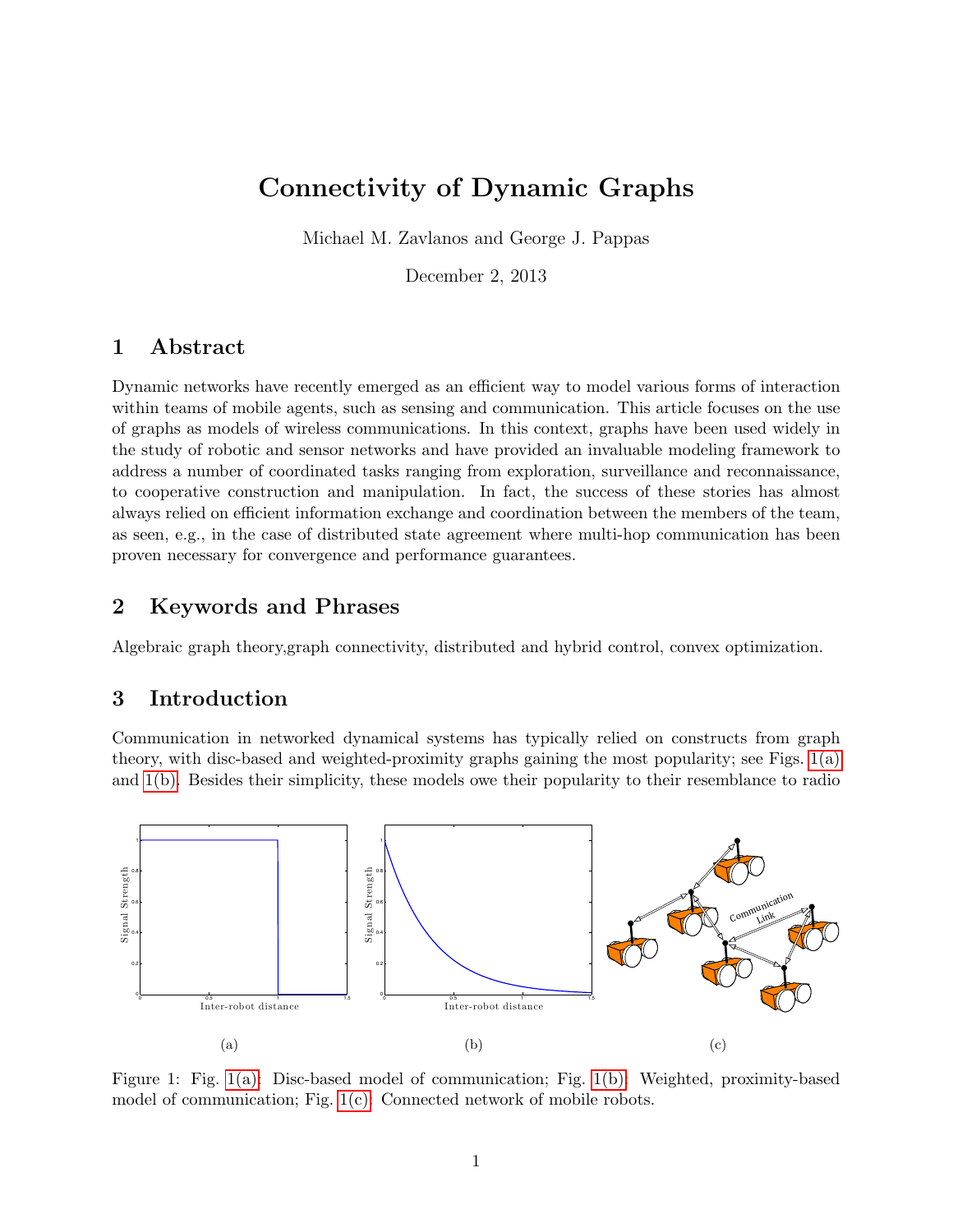signal strength models, where the signals attenuate with the distance [1–3]. In this context, multihop communication becomes equivalent to network connectivity, defined as the property of a graph to transmit information between any pair of its nodes; see Fig. [1\(c\).](#page-0-2)

Specifically, let  $\mathcal{G}(t) = \{\mathcal{V}, \mathcal{E}(t), \mathcal{W}(t)\}\$  denote a graph on n nodes that can be robots or mobile sensors, so that  $\mathcal{V} = \{1, \ldots, n\}$  is the set of vertices,  $\mathcal{E}(t) \subseteq \mathcal{V} \times \mathcal{V}$  is the set of edges at time t, and  $W(t) = \{w_{ij}(t) \mid (i, j) \in \mathcal{V} \times \mathcal{V}\}\$ is a set of weights so that  $w_{ij}(t) = 0$  if  $(i, j) \notin \mathcal{E}(t)$  and  $w_{ij}(t) > 0$ otherwise. If  $w_{ii}(t) = w_{ii}(t)$  for all pairs of nodes i, j, then the graph is called undirected; otherwise it is called directed. The weights in  $W(t)$  typically model signal strength or channel reliability, as per the disc-based and weighted-proximity models in Figs.  $1(a)$  and  $1(b)$ . In these models communication between nodes is related to their pairwise distance, giving rise to the dynamic or time-varying nature of the graph  $\mathcal{G}(t)$  due to node mobility. Given an undirected dynamic graph  $\mathcal{G}(t)$ , we say that this graph is *connected* at time t if there exists a path, i.e., a sequence of distinct vertices such that consecutive vertices are adjacent, between any two vertices in  $\mathcal{G}(t)$ . In the case of directed graphs, two notions of connectivity are defined. A directed graph  $\mathcal{G}(t)$  is called *strongly* connected if there exists a directed path between any two of its vertices; equivalently, if every vertex is reachable from any other vertex. On the other hand, a directed graph is called weakly connected if replacing all directed edges by undirected edges produces a connected undirected graph. Finally, a collection of graphs  $\{\mathcal{G}(t) \mid t = t_0, \ldots, t_k\}$  is called *jointly connected* over time if the union graph  $\cup_{t=t_0}^{t_k} \mathcal{G}(t) = \{ \mathcal{V}, \cup_{t=t_0}^{t_k} \mathcal{E}(t) \}$  is connected. Obviously, checking for the existence of paths between all pairs of nodes in a graph is difficult, especially so as the number of nodes in the graph increases. For this reason, equivalent, algebraic representations of graphs are employed that allow for efficient algebraic ways to check for connectivity, as we discuss in the following section.

While connectivity is necessary for information propagation in a network, it is also relevant to the performance of many networked dynamical processes, such as synchronization and gossiping, via its relation to the network eigenvalue spectra [4]. For example, the spectrum of the Laplacian matrix of a network plays a key role in the analysis of synchronization in networks of nonlinear oscillators [5, 6], distributed algorithms [7], and decentralized control problems [8, 9]. Similarly, the spectrum of the adjacency matrix determines the speed of viral information spreading in a network [10]. Additionally, more robust versions of connectivity, such as k-node or k-edge connectivity can be used to introduce robustness of a network to node or link failures, respectively [11, 12].

### 4 Graph-Theoretic Connectivity Control

#### 4.1 Connectivity Using the Graph Laplacian Matrix

A metric that is typically employed to capture connectivity of dynamic networks is the second smallest eigenvalue  $\lambda_2(L)$  of the Laplacian matrix  $L \in \mathbb{R}^{n \times n}$  of the graph, also known as the algebraic connectivity or Fiedler value of the graph. For a weighted graph  $\mathcal{G} = \{ \mathcal{V}, \mathcal{E}, \mathcal{W} \}$  the entries of the Laplacian matrix are typically related to the weights in  $W$  so that the i, j entry of L is given by  $[L]_{ij} = \sum_{j=1}^n w_{ij}$  if  $i = j$  and  $[L]_{ij} = -w_{ij}$  if  $i \neq j$ . The Laplacian matrix of an undirected graph is always a symmetric, positive semidefinite matrix whose smallest eigenvalue  $\lambda_1(L)$  is identically zero with corresponding eigenvector the vector of all entries equal to one. Additionally, the algebraic connectivity  $\lambda_2(L)$  is a concave function of the Laplacian matrix that is positive if and only if the graph is connected [13–16].

As the algebraic connectivity  $\lambda_2(L)$  plays a critical role in determining whether a graph is connected or not, a number of methods have been proposed for its decentralized estimation and control. These range from methods that employ market-based control to underestimate the algebraic connectivity and accordingly control the network structure [12], to methods that enforce the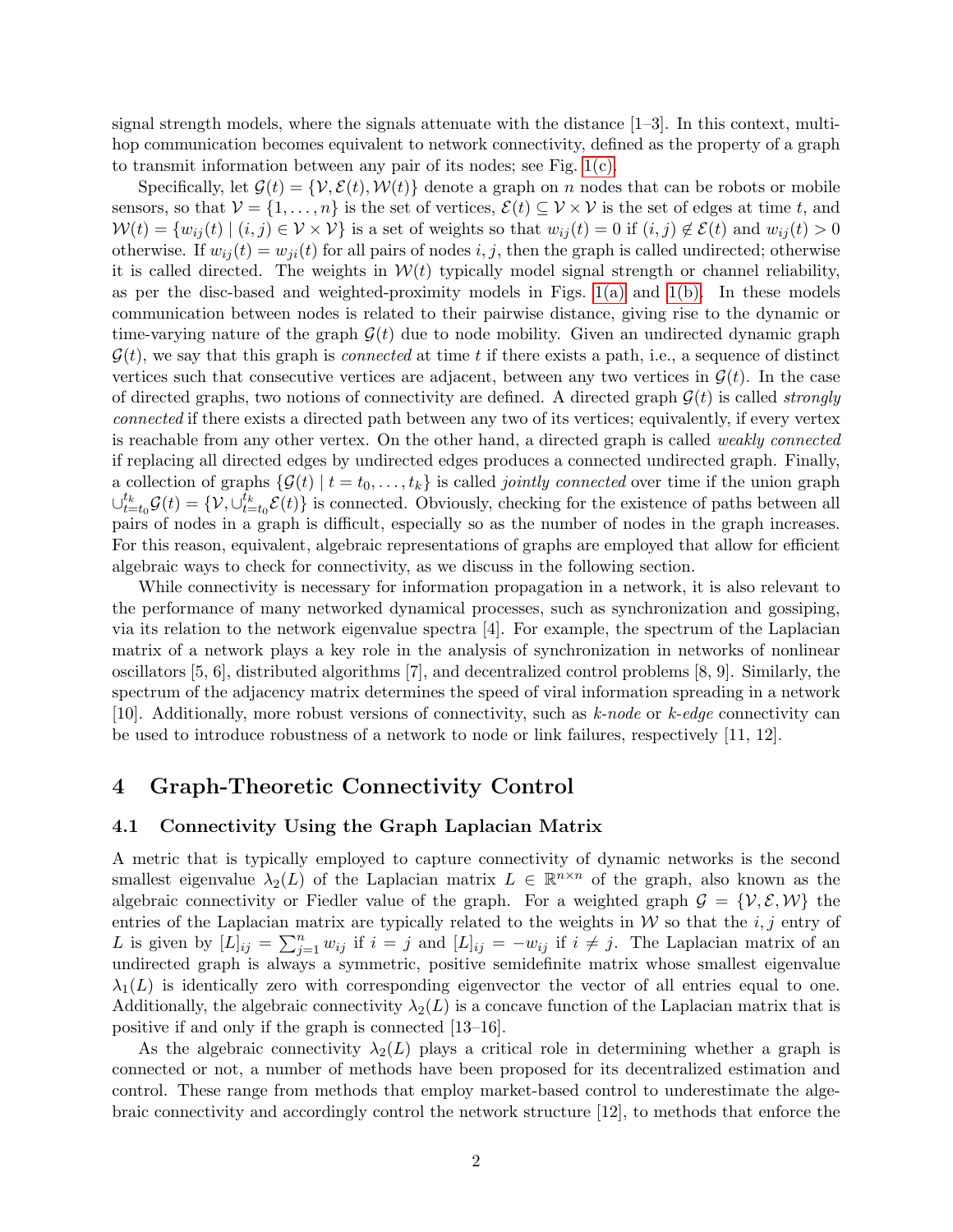states of the nodes to oscillate at frequencies that correspond to the Laplacian eigenvalues and then use Fast Fourier Transform to estimate these eigenvalues [17], to methods that iteratively update the interval where the algebraic connectivity is supposed to lie [18], and methods that rely on the Power Iteration method and its variants [19–24]. All the above techniques are often integrated with appropriate controllers to regulate mobility of the nodes while ensuring connectivity of the network. Another way that  $\lambda_2(L)$  can be used to ensure connectivity of dynamic graphs is via optimization-based methods that maximize it away from its zero value. Such approaches were initially centralized as connectivity is a global property of a graph [25], although recently distributed subgradient algorithms [19] as well as non-iterative decomposition techniques [26] have also been proposed. As the algebraic connectivity is a non-differentiable function of the Laplacian matrix, designing continuous-time feedback controllers to maintain it positive definite is a challenging task. This problem was overcome in [27] via the use of gradient flows that maintain positive definiteness of the determinant of the projected Laplacian matrix to the space that is perpendicular to eigenvector of ones.

#### 4.2 Connectivity Using the Graph Adjacency Matrix

Alternatively, connectivity can be captured by the sum of powers  $\sum_{k=0}^{K} A^k$  of the adjacency matrix  $A \in \mathbb{R}^{n \times n}$  of the network for  $K \leq n-1$ . The entries of the adjacency matrix are typically related to the weights in W as  $[A]_{ij} = w_{ij}$ . For disc-based graphs as in Fig. [1\(a\),](#page-0-0) the *i*, *j* entry of the kth power of the adjacency matrix  $[A^k]_{ij}$  captures the number of paths of length k between nodes i and j; for weighted graphs,  $[A^k]_{ij}$  captures a weighted sum of those paths. Therefore, the entries of  $\sum_{k=0}^{K} A^k$  represent the number of paths up to length K between every pair of nodes in the graph [16]. By definition of graph connectivity, if all entries of  $\sum_{k=0}^{K} A^k$  are positive for  $K = n-1$ , then the network is connected. Clearly, for  $K < n - 1$ , not all entries of  $\sum_{k=0}^{K} A^k$  are necessarily positive, even if the graph is connected. Maintaining positive definiteness of the positive entries of  $\sum_{k=0}^{K} A^k$  of an initially connected graph maintains paths of length K between the corresponding nodes and, as shown in [11], is sufficient to maintain connectivity of the graph throughout.

The ability to capture graph connectivity using the adjacency matrix has given rise to optimizationbased connectivity controllers [11, 28], that are often centralized due to the multi-hop dependencies between nodes due to the powers of the adjacency matrix. Since smaller powers correspond to shorter dependencies (paths), decentralization is possible as K decreases. If  $K = 1$ , connectivity maintenance reduces to preserving the pairwise links between the nodes in an initially connected network. Since the adjacency matrix of weighted graphs is often a differentiable function, this approach can result in continuous-time feedback solution techniques. Discrete-time approaches are discussed in [29–31], while [32–37] rely on local gradients that may also incorporate switching in the case of link additions. Switching between arbitrary spanning topologies has also been studied with the spanning subgraphs being updated by local auctions [12], distributed spanning tree algorithms [38], combination of information dissemination algorithms and graph picking games [39], or intermediate rendezvous [40, 41]. This class of approaches are typically hybrid, combining continuous link maintenance and discrete topology control. The algebraic connectivity  $\lambda_2(L)$  and number of paths  $\sum_{k=0}^{K} A^k$  metrics can also be combined to give controllers that maintain connectivity, while enforcing desired multi-hop neighborhoods for all agents [42].

A recent, comprehensive survey on graph-theoretic approaches for connectivity control of dynamic graphs can be found in [43].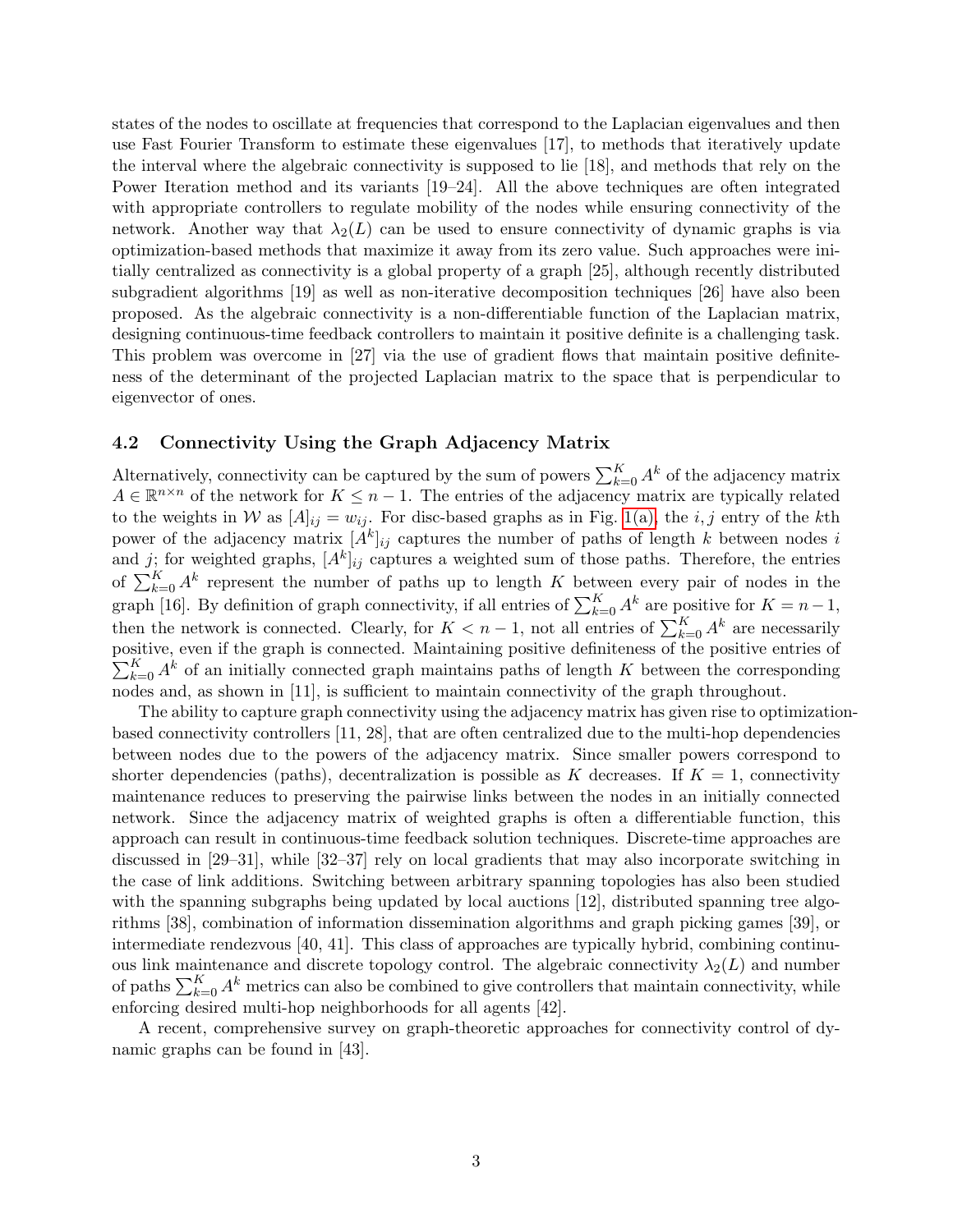# 5 Applications in Mobile Robot Network Control

Methods to control connectivity of dynamic graphs have been successfully applied to multiple scenarios that require network connectivity to achieve a global coordinated objective. Indicative of the impact of this work is recent literature on connectivity preserving rendezvous [29, 33, 37, 44, 45], flocking [36, 46] and formation control [37, 40], where so far connectivity had been an assumption. Further extensions and contributions involve connectivity control for double integrator agents [30], agents with bounded inputs [47–49] and indoor navigation [42], as well as for communication based on radio signal strength [50–53] and visibility constraints [29, 44, 54–56]. Periodic connectivity for robot teams that need to occasionally split in order to achieve individual objectives [57, 58] and sufficient conditions for connectivity in leader-follower networks [59], also add to the list. Early experimental results have demonstrated efficiency of these algorithms also in practice [57, 60, 61].

### 6 Summary and Future Directions

Although graphs provide a simple abstraction of inter-robot communications, it has long been recognized that since links in a wireless network do not entail tangible connections, associating links with arcs on a graph can be somewhat arbitrary. Indeed, topological definitions of connectivity start by setting target signal strengths to draw the corresponding graph. Even small differences in target strengths might result in dramatic differences in network topology [62]. As a result, graph connectivity is necessary but not nearly sufficient to guarantee communication integrity, interpreted as the ability of a network to support desired communication rates.

To address these challenges, a new body of work is recently appearing that departs from traditional graph-based models of communication. Specifically, [63] employs a simple, yet effective, modification that relies on weighted graph models with weights that capture the packet error probability of each link [64]. When using reliabilities as link metrics it is possible to model routing and scheduling problems as optimization problems that accept link reliabilities as inputs [65, 66]. The key idea proposed in [63] is to define connectivity in terms of communication rates and to use optimization formulations to describe optimal operating points of wireless networks. Then, the communication variables are updated in discrete time via a distributed gradient descent algorithm on the dual function, while robot motion is regulated in continuous time by means of appropriate distributed barrier potentials that maintain desired communication rates. Related approaches consider optimal communications based on T-slot time averages of the primal variables for general mobility schemes was recently addressed in [67], as well as optimization of mobility and communications based on the end-to-end bit error rate between nodes [68, 69].

### 7 Cross-References

- link to "Graphs for modeling networked control systems," Mesbahi Mesbahi and Magnus Egerstedt
- link to "Flocking in Networked Systems," Ali Jadbababie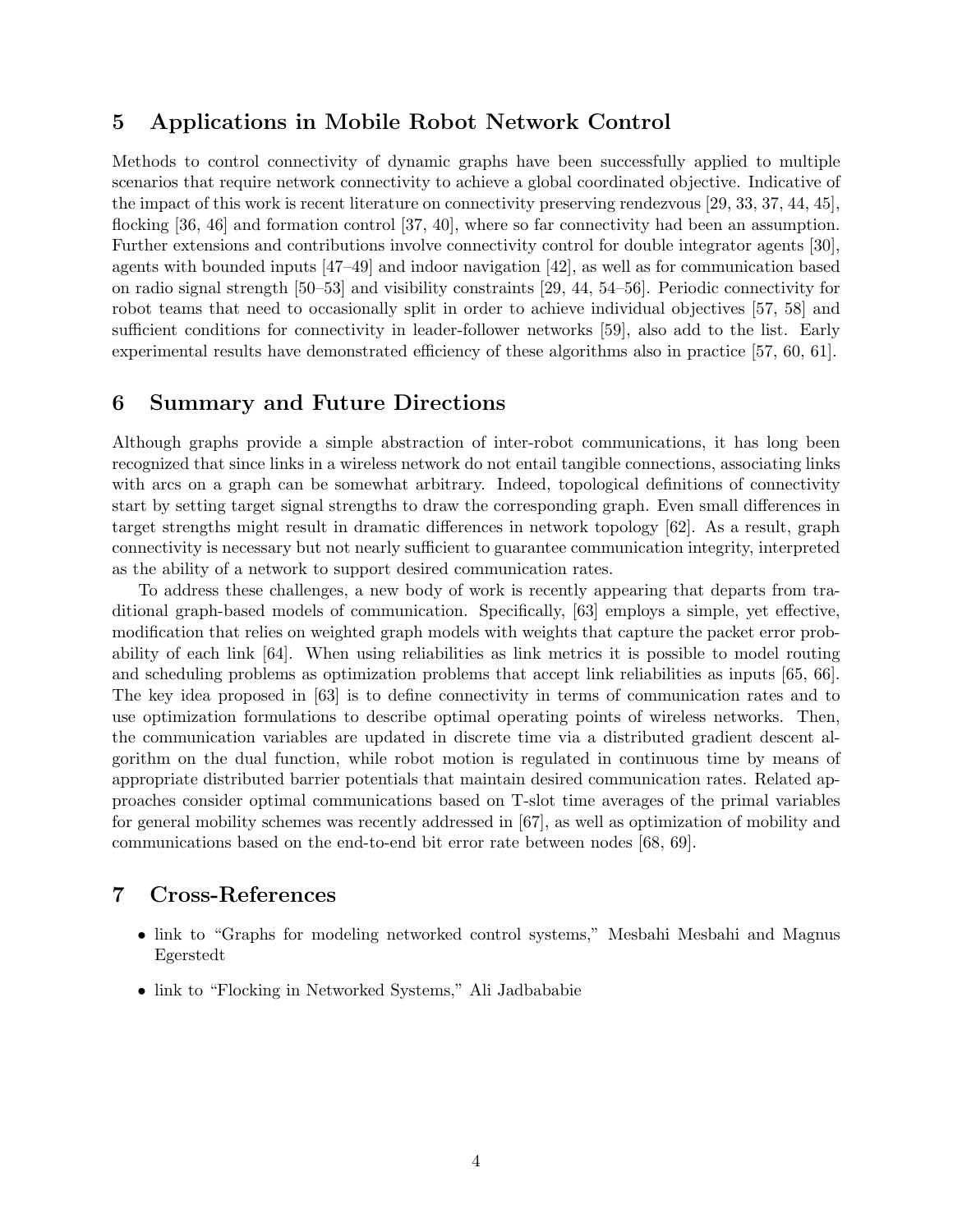# References

- [1] A. Neskovic, N. Neskovic, and G. Paunovic, "Modern approaches in modeling of mobile radio systems propagation environment," IEEE Communications Surveys, vol. 3, no. 3, pp.  $1-12$ , 2000.
- [2] J. D. Parsons, The Mobile Radio Propagation Channel. John Willey & Sons, 2000.
- [3] K. Pahlavan and A. H. Levesque, Wireless Information Networks. New York, NY: John Willey & Sons, 1995.
- [4] V. Preciado, "Spectral analysis for stochastic models of large-scale complex dynamical networks," Ph.D. dissertation, Department of Electrical Engineering and Computer Science, MIT, 2008.
- [5] L. Pecora and T. Carrollg, "Master stability functions for synchronized coupled systems," Physics Review Letters, vol. 80, pp. 2109–2112, 1998.
- [6] V. Preciado and G. Verghese, "Synchronization in generalized erdös-rényi networks of nonlinear oscillators," in 44th IEEE Conference on Decision and Control, 2005, pp. 4628–463.
- [7] N. Lynch, Distributed Algorithms. Morgan Kaufmann Publishers, 1997.
- [8] A. Fax and R. M. Murray, "Information flow and cooperative control of vehicle formations," IEEE Transactions on Automatic Control, vol. 49, pp. 1465–1476, 2004.
- [9] R. Olfati Saber and R. M. Murray, "Consensus problems in networks of agents with switching topology and time-delays," IEEE Transactions on Automatic Control, vol. 49, pp. 1520–1533, 2004.
- [10] P. Van Mieghem, J. Omic, and R. Kooij, "Virus spread in networks," IEEE/ACM Transactions on Networking, vol. 17, no. 1, pp. 1–14, 2009.
- [11] M. M. Zavlanos and G. J. Pappas, "Controlling connectivity of dynamic graphs," in Proc. 44th IEEE Conference on Decision and Control and European Control Conference, Seville, Spain, December 2005, pp. 6388–6393.
- [12] ——, "Distributed connectivity control of mobile networks," IEEE Transactions on Robotics, vol. 24, no. 6, pp. 1416–1428, December 2008.
- [13] M. Fiedler, "Algebraic connectivity of graphs," Czechoslovak Mathematical Journal, vol. 23, no. 98, pp. 298–305, 1973.
- [14] B. Mohar, "The laplacian spectrum of graphs," in Graph Theory, Combinatorics, and Applications, Y. Alavi, G. Chartrand, O. Ollermann, and A. Schwenk, Eds. New York, NY: Wiley, 1991, pp. 871–898.
- [15] R. Merris, "Laplacian matrices of a graph: A survey," Linear Algebra its Applications, vol. 197, pp. 143–176, 1994.
- [16] C. Godsil and G. Royle, Algebraic Graph Theory, ser. Graduate Texts in Mathematics. Berlin, Germany: Springer-Verlag, 2001, vol. 207.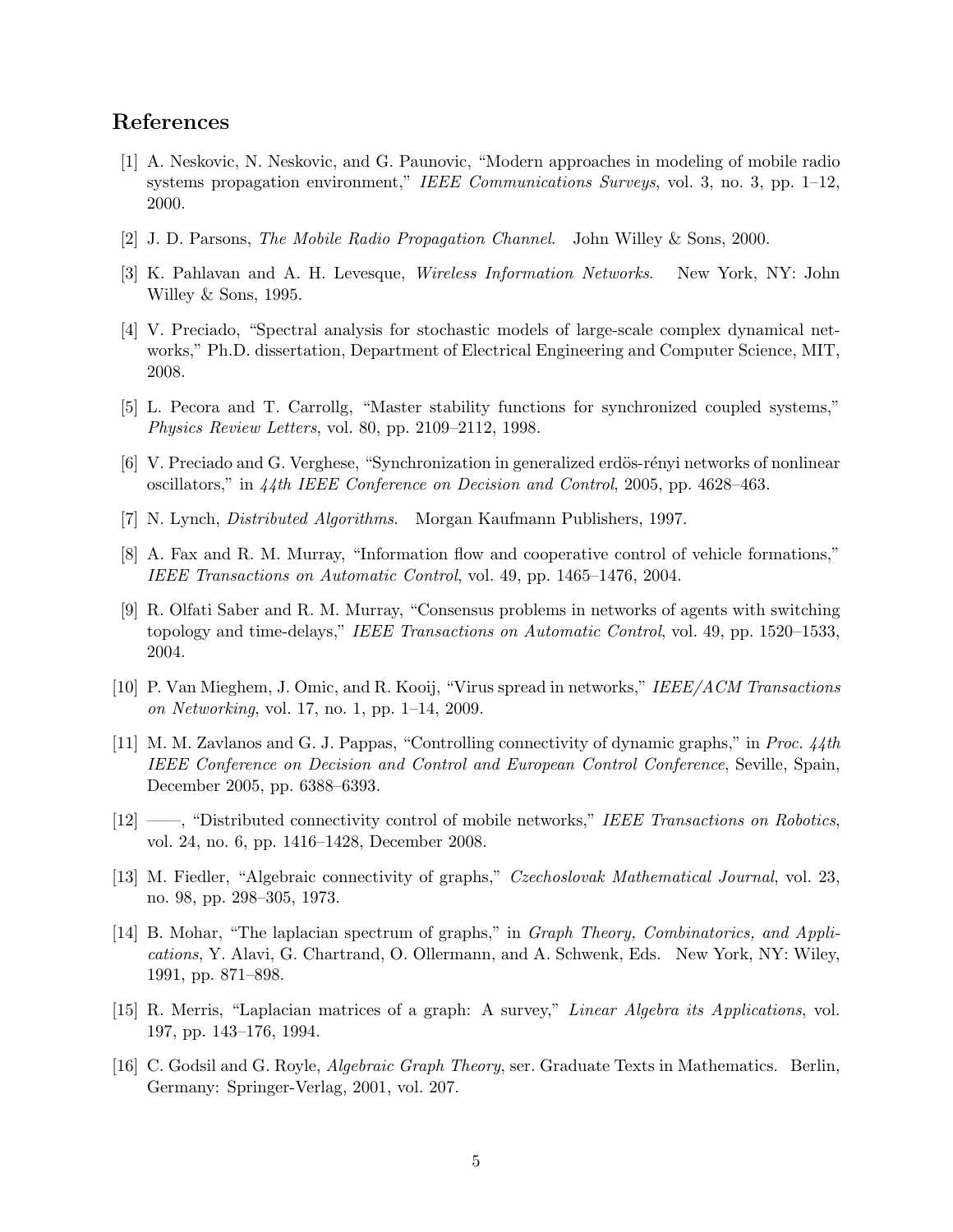- [17] M. Franceschelli, A. Gasparri, A. Giua, and C. Seatzu, "Decentralized estimation of laplacian eigenvalues in multi-agent systems," Automatica, vol. 49, no. 4, pp. 1031–1036, April 2013.
- [18] E. Montijano, J. I. Montijano, and C. Sagues, "Adaptive consensus and algebraic connectivity estimation in sensor networks with chebyshev polynomials," in In Proc. 50th IEEE Conference on Decision and Control, Orlando, FL, December 2011, pp. 4296–4301.
- [19] M. C. DeGennaro and A. Jadbabaie, "Decentralized control of connectivity for multi-agent systems," in Proc. 45th IEEE Conference on Decision and Control, San Diego, CA, December 2006, pp. 3628–3633.
- [20] D. Kempe and F. McSherry, "A decentralized algorithm for spectral analysis," Journal of Computer and System Sciences, vol. 74, no. 1, pp. 70–83, 2008.
- [21] B. N. Oreshkin, M. J. Coates, and M. G. Rabbat, "Optimization and analysis of distributed averaging with short node memory," IEEE Transactions on Signal Processing, vol. 58, no. 5, pp. 2850–2865, 2010.
- [22] L. Sabattini, N. Chopra, and C. Secchi, "On decentralized connectivity maintenance for mobile robotic systems," in In Proc. 50th IEEE Conference on Decision and Control, Orlando, FL, December 2011, pp. 988–993.
- [23] P. Yang, R. A. Freeman, G. J. Gordon, K. M. Lynch, S. S. Srinivasa, and R. Sukthankar, "Decentralized estimation and control of graph connectivity for mobile sensor networks,"  $Au$ tomatica, vol. 46, no. 2, pp. 390–396, 2010.
- [24] F. Knorn, R. Stanojevic, M. Corless, and R. Shorten, "A framework for decentralized feedback connectivity control with application to sensor networks," International Journal of Control, vol. 82, no. 11, pp. 2095–2114, 2009.
- [25] Y. Kim and M. Mesbahi, "On maximizing the second smallest eigenvalue of a state-dependent graph laplacian," IEEE Transactions on Automatic Control, vol. 51, no. 1, pp. 116–120, January 2006.
- [26] A. Simonetto, T. Kaviczky, and R. Babuska, "Constrained distributed algebraic connectivity maximization in robotic networks," Automatica, vol. 49, no. 5, pp. 1348–1357, May 2013.
- [27] M. M. Zavlanos and G. J. Pappas, "Potential fields for maintaining connectivity of mobile networks," IEEE Transactions on Robotics, vol. 23, no. 4, pp. 812–816, August 2007.
- [28] K. Srivastava and M. W. Spong, "Multi-agent coordination under connectivity constraints," in Proc. 2008 American Control Conference, Seattle, WA, June 2008, pp. 2648–2653.
- [29] H. Ando, Y. Oasa, I. Suzuki, and M. Yamashita, "Distributed memoryless point convergence algorithm for mobile robots with limited visibility," IEEE Transactions on Robotics and Automation, vol. 15, no. 5, pp. 818–828, October 1999.
- [30] G. Notarstefano, K. Savla, F. Bullo, and A. Jadbabaie, "Maintaining limited-range connectivity among second-order agents," in Proc. 2006 American Control Conference, Minneapolis, MN, June 2006, pp. 2124–2129.
- [31] F. Bullo, J. Cortes, and S. Martinez, Distributed Control of Robotic Networks, ser. Applied Mathematics Series. Princeton University Press, 2009.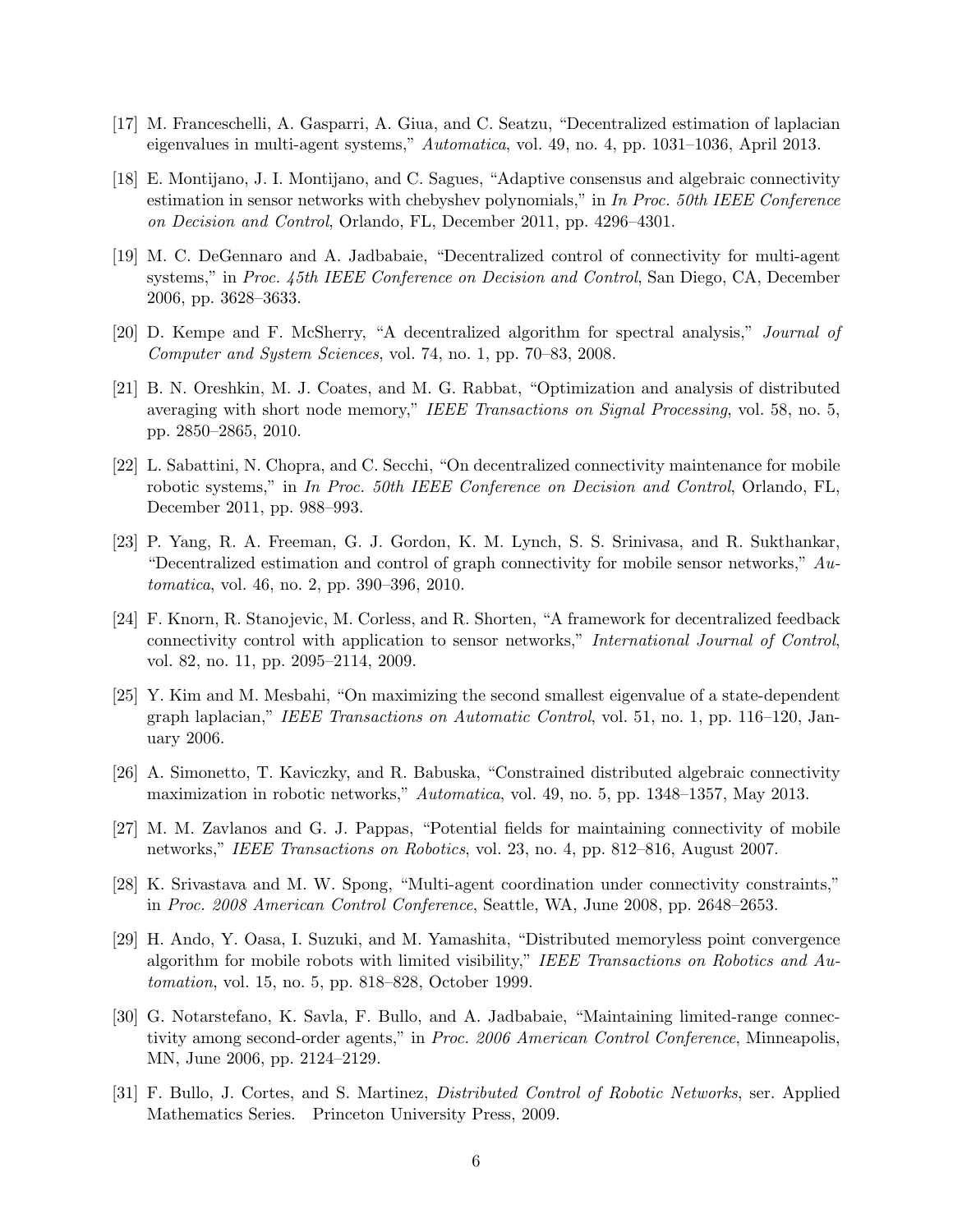- [32] D. P. Spanos and R. M. Murray, "Robust connectivity of networked vehicles," in Proc. 43rd IEEE Conference on Decision and Control, Bahamas, December 2004, pp. 2893–2898.
- [33] D. V. Dimarogonas and K. J. Kyriakopoulos, "Connectedness preserving distributed swarm aggregation for multiple kinematic robots," IEEE Transactions on Robotics, vol. 24, no. 5, pp. 1213–1223, October 2008.
- [34] A. Cornejo and N. Lynch, "Connectivity service for mobile ad-hoc networks," in Proc. 2nd IEEE International Conference on Self-Adaptive and Self-Organizing Systems Workshops, October 2008, pp. 292–297.
- [35] Z. Yao and K. Gupta, "Backbone-based connectivity control for mobile networks," in Proc. IEEE International Conference on Robotics and Automation, Kobe, Japan, May 2009, pp. 1133–1139.
- [36] M. M. Zavlanos, A. Jadbabaie, and G. J. Pappas, "Flocking while preserving network connectivity," in Proc. 46th IEEE Conference on Decision and Control, New Orleans, LA, December 2007, pp. 2919–2924.
- [37] M. Ji and M. Egerstedt, "Coordination control of multi-agent systems while preserving connectedness," IEEE Transactions on Robotics, vol. 23, no. 4, pp. 693–703, August 2007.
- [38] J. Wagenpfeil, A. Trachte, T. Hatanaka, M. Fujita, and O. Sawodny, "A distributed minimum restrictive connectivity maintenance algorithm," in Proc. 9th International Symposium on Robot Control, Gifu, Japan, September 2009.
- [39] M. Schuresko and J. Cortes, "Distributed motion constraints for algebraic connectivity of robotic networks," Journal of Intelligent and Robotic Systems, vol. 56, no. 1-2, pp. 99–126, September 2009.
- [40] ——, "Distributed tree rearrangements for reachability and robust connectivity," in Hybrid Systems: Computetation and Control, ser. Lecture Notes in Computer Science. Springer, 2009, vol. 5469, pp. 470–474.
- [41] D. P. Spanos and R. M. Murray, "Motion planning with wireless network constraints," in Proc. 2005 American Control Conference, Portland, OR, June 2005, pp. 87–92.
- [42] E. Stump, A. Jadbabaie, and V. Kumar, "Connectivity management in mobile robot teams," in Proc. IEEE International Conference on Robotics and Automation, Pasadena, CA, May 2008, pp. 1525–1530.
- [43] M. M. Zavlanos, M. B. Egerstedt, and G. J. Pappas, "Graph theoretic connectivity control of mobile robot networks," Proceedings of the IEEE: Special Issue on Swarming in Natural and Engineered Systems, vol. 99, no. 9, pp. 1525–154, September 2011.
- [44] A. Ganguli, J. Cortes, and F. Bullo, "Multirobot rendezvous with visibility sensors in nonconvex environments," IEEE Transactions on Robotics, vol. 25, no. 2, pp. 340–352, 2009.
- [45] J. Cortes, S. Martinez, and F. Bullo, "Robust rendezvous for mobile autonomous agents via proximity graphs in arbitrary dimensions," IEEE Transactions on Automatic Control, vol. 51, no. 8, pp. 1289–1298, 2006.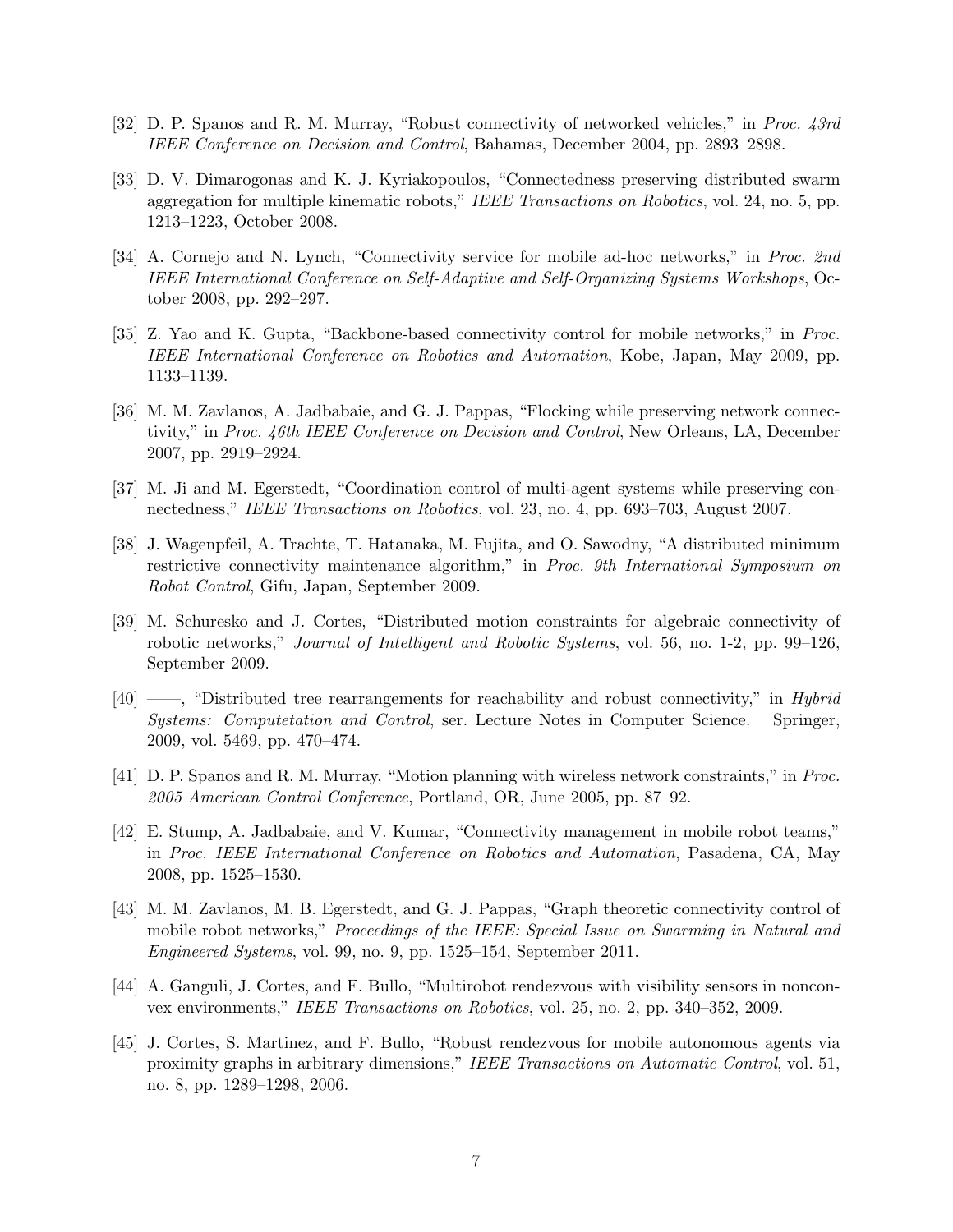- [46] M. M. Zavlanos, H. G. Tanner, A. Jadbabaie, and G. J. Pappas, "Hybrid control for connectivity preserving flocking," IEEE Transactions on Automatic Control, vol. 54, no. 12, pp. 2869–2875, December 2009.
- [47] D. V. Dimarogonas and K. H. Johansson, "Decentralized connectivity maintenance in mobile networks with bounded inputs," in Proc. IEEE International Conference on Robotics and Automation, Pasadena, CA, May 2008, pp. 1507–1512.
- [48] A. Ajorlou and A. G. Aghdam, "A class of bounded distributed controllers for connectivity preservation of unicycles," in Proc. 49th IEEE Conference on Decision and Control, Atlanta, GA, December 2010, pp. 3072–3077.
- [49] A. Ajorlou, A. Momeni, and A. G. Aghdam, "A class of bounded distributed control strategies for connectivity preservation in multi-agent systems," IEEE Transactions on Automatic Control, vol. 55, no. 12, pp. 2828–2833, December 2010.
- [50] M. A. Hsieh, A. Cowley, V. Kumar, and C. Taylor, "Maintaining network connectivity and performance in robot teams," Journal of Field Robotics, vol. 25, no. 1-2, pp. 111–131, 2008.
- [51] A. R. Wagner and R. C. Arkin, "Communication-sensitive multi-robot reconnaissance," in Proc. IEEE International Conference on Robotics and Automation, New Orleans, LA, 2004, pp. 2480–2487.
- [52] M. Powers and T. Balch, "Value-based communication preservation for mobile robots," in Proc. 7th International Symposium on Distributed Autonomous Robotic Systems, Toulouse, France, 2004.
- [53] Y. Mostofi, "Decentralized communication-aware motion planning in mobile networks: An information-gain approach," Journal of Intelligent and Robotic Systems, vol. 56, no. 1–2, pp. 233–256, 2009.
- [54] P. Flocchini, G. Prencipe, N. Santoro, and P. Widmayer, "Gathering of asynchronous oblivious robots with limited visibility," *Theoretical Computer Science*, vol. 337, no. 1-3, pp. 147–168, 2005.
- [55] R. C. Arkin and J. Diaz, "Line-of-sight constrained exploration for reactive multiagent robotic teams," in Proc. 7th International Workshop on Advanced Motion Control, Maribor, Slovenia, 2002, pp. 455–461.
- [56] S. O. Anderson, R. Simmons, and D. Goldberg, "Maintaining line-of-sight communications networks between planetray rovers," in Proc. 2003 IEEE/RSJ International Conference on Intelligent Robots and Systems, Las Vegas, NV, 2003, pp. 2266–2272.
- [57] G. Hollinger and S. Singh, "Multi-robot coordination with periodic connectivity," in Proc. IEEE International Conference on Robotics and Automation, 2010, (accepted).
- [58] M. M. Zavlanos, "Synchronous rendezvous of very-low-range wireless agents," in Proc. of the 49th IEEE Conference on Decision and Control, Atlanta, GA, December 2010, pp. 4740–4745.
- [59] T. Gustavi, D. V. Dimarogonas, M. Egerstedt, and X. Hu, "Sufficient conditions for connectivity maintenance and rendezvous in leader-follower networks," Automatica, vol. 46, no. 1, pp. 133–139, January 2010.